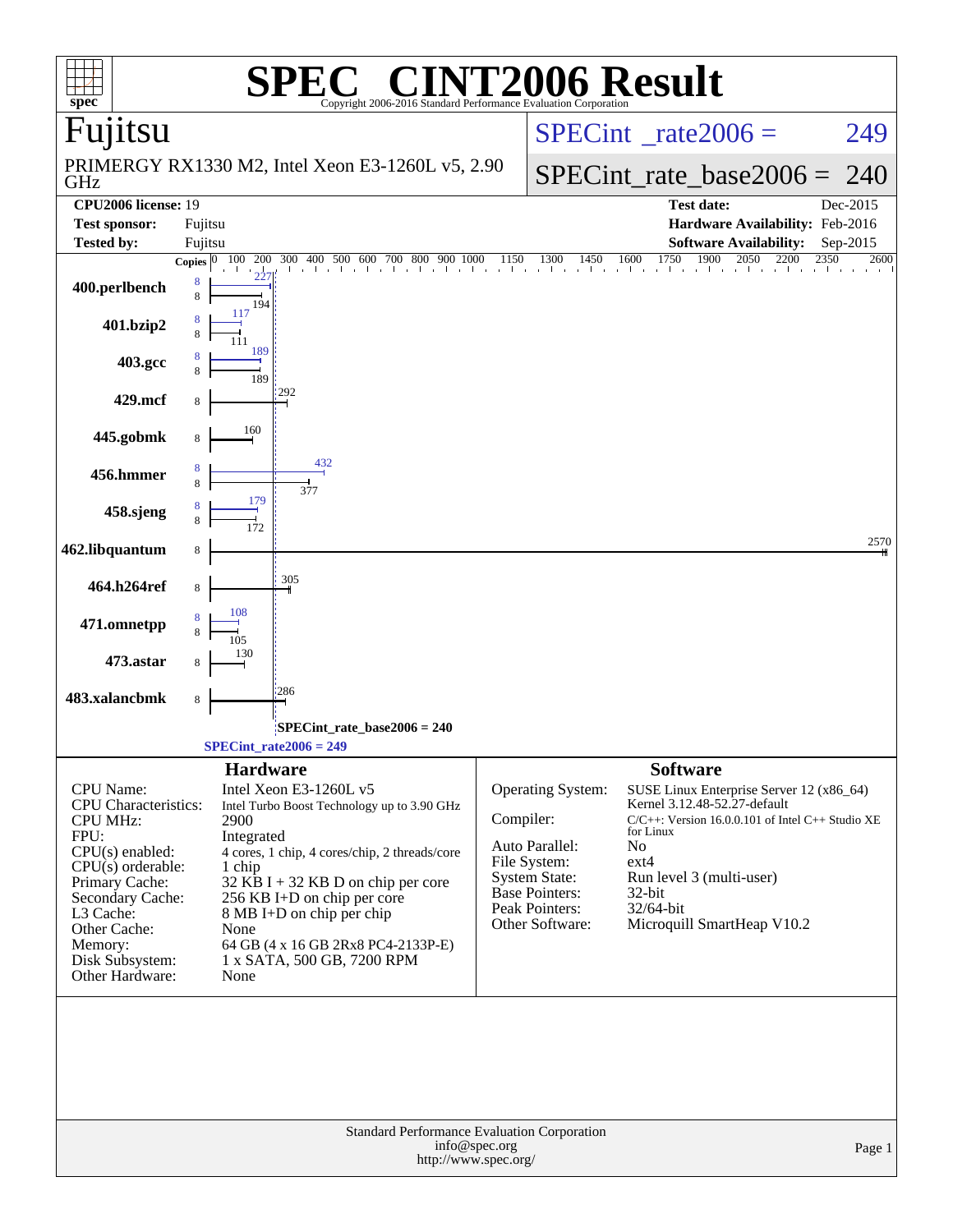

# **[SPEC CINT2006 Result](http://www.spec.org/auto/cpu2006/Docs/result-fields.html#SPECCINT2006Result)**

### Fujitsu

GHz PRIMERGY RX1330 M2, Intel Xeon E3-1260L v5, 2.90 SPECint rate $2006 = 249$ 

### [SPECint\\_rate\\_base2006 =](http://www.spec.org/auto/cpu2006/Docs/result-fields.html#SPECintratebase2006) 240

**[CPU2006 license:](http://www.spec.org/auto/cpu2006/Docs/result-fields.html#CPU2006license)** 19 **[Test date:](http://www.spec.org/auto/cpu2006/Docs/result-fields.html#Testdate)** Dec-2015 **[Test sponsor:](http://www.spec.org/auto/cpu2006/Docs/result-fields.html#Testsponsor)** Fujitsu **[Hardware Availability:](http://www.spec.org/auto/cpu2006/Docs/result-fields.html#HardwareAvailability)** Feb-2016 **[Tested by:](http://www.spec.org/auto/cpu2006/Docs/result-fields.html#Testedby)** Fujitsu **[Software Availability:](http://www.spec.org/auto/cpu2006/Docs/result-fields.html#SoftwareAvailability)** Sep-2015

### **[Results Table](http://www.spec.org/auto/cpu2006/Docs/result-fields.html#ResultsTable)**

|                                                                                                          | <b>Base</b>   |                |       |                |            |                |                  | <b>Peak</b>   |                |              |                |              |                |              |
|----------------------------------------------------------------------------------------------------------|---------------|----------------|-------|----------------|------------|----------------|------------------|---------------|----------------|--------------|----------------|--------------|----------------|--------------|
| <b>Benchmark</b>                                                                                         | <b>Copies</b> | <b>Seconds</b> | Ratio | <b>Seconds</b> | Ratio      | <b>Seconds</b> | Ratio            | <b>Copies</b> | <b>Seconds</b> | <b>Ratio</b> | <b>Seconds</b> | <b>Ratio</b> | <b>Seconds</b> | <b>Ratio</b> |
| 400.perlbench                                                                                            | 8             | 403            | 194   | 402            | 194        | 404            | 194I             | 8             | 344            | 227          | 339            | 230          | 344            | 227          |
| 401.bzip2                                                                                                | 8             | 688            | 112   | 698            | <b>111</b> | 702            | 11 <sub>0</sub>  | 8             | 660            | 117          | 658            | 117          | 660            | 117          |
| $403.\mathrm{gcc}$                                                                                       | 8             | 343            | 188   | 341            | 189        | 341            | 189I             | 8             | 342            | 188          | 338            | 190          | 340            | <u>189</u>   |
| $429$ .mcf                                                                                               | 8             | 250            | 292   | 250            | 292        | 249            | 293 <sup>1</sup> | 8             | 250            | 292          | 250            | 292          | 249            | 293          |
| $445$ .gobm $k$                                                                                          | 8             | 524            | 160   | 522            | 161        | 524            | 160l             | 8             | 524            | 160          | 522            | 161          | 524            | 160          |
| 456.hmmer                                                                                                | 8             | 198            | 377   | 200            | 374        | 198            | 377              | 8             | 173            | 432          | 173            | 431          | 172            | 433          |
| 458 sjeng                                                                                                | 8             | 562            | 172   | 564            | 172        | 564            | 172              | 8             | 541            | 179          | 541            | 179          | 541            | <u>179</u>   |
| 462.libquantum                                                                                           | 8             | 64.5           | 2570  | 64.7           | 2560       | 64.3           | 2580             | 8             | 64.5           | 2570         | 64.7           | 2560         | 64.3           | 2580         |
| 464.h264ref                                                                                              | 8             | 597            | 297   | 581            | 305        | 580            | 305 <sup>I</sup> | 8             | 597            | 297          | 581            | 305          | 580            | 305          |
| 471.omnetpp                                                                                              | 8             | 477            | 105   | 476            | 105        | 476            | <b>105</b>       | 8             | 464            | 108          | 465            | 108          | 464            | <b>108</b>   |
| $473$ . astar                                                                                            | 8             | 434            | 129   | 433            | <b>130</b> | 432            | 130              | 8             | 434            | 129          | 433            | 130          | 432            | 130          |
| 483.xalancbmk                                                                                            | 8             | 193            | 286   | 193            | <b>286</b> | 193            | <b>286</b>       | 8             | 193            | 286          | 193            | 286          | 193            | 286          |
| Results appear in the order in which they were run. Bold underlined text indicates a median measurement. |               |                |       |                |            |                |                  |               |                |              |                |              |                |              |

### **[Submit Notes](http://www.spec.org/auto/cpu2006/Docs/result-fields.html#SubmitNotes)**

 The taskset mechanism was used to bind copies to processors. The config file option 'submit' was used to generate taskset commands to bind each copy to a specific processor. For details, please see the config file.

### **[Operating System Notes](http://www.spec.org/auto/cpu2006/Docs/result-fields.html#OperatingSystemNotes)**

Stack size set to unlimited using "ulimit -s unlimited"

### **[Platform Notes](http://www.spec.org/auto/cpu2006/Docs/result-fields.html#PlatformNotes)**

Standard Performance Evaluation Corporation BIOS configuration: Sysinfo program /home/SPECcpu2006/config/sysinfo.rev6914 \$Rev: 6914 \$ \$Date:: 2014-06-25 #\$ e3fbb8667b5a285932ceab81e28219e1 running on RX1330M2 Thu Dec 17 18:48:21 2015 This section contains SUT (System Under Test) info as seen by some common utilities. To remove or add to this section, see: <http://www.spec.org/cpu2006/Docs/config.html#sysinfo> From /proc/cpuinfo model name : Intel(R) Xeon(R) CPU E3-1260L v5 @ 2.90GHz 1 "physical id"s (chips) 8 "processors" cores, siblings (Caution: counting these is hw and system dependent. The following excerpts from /proc/cpuinfo might not be reliable. Use with caution.) cpu cores : 4 Continued on next page

[info@spec.org](mailto:info@spec.org) <http://www.spec.org/>

### Page 2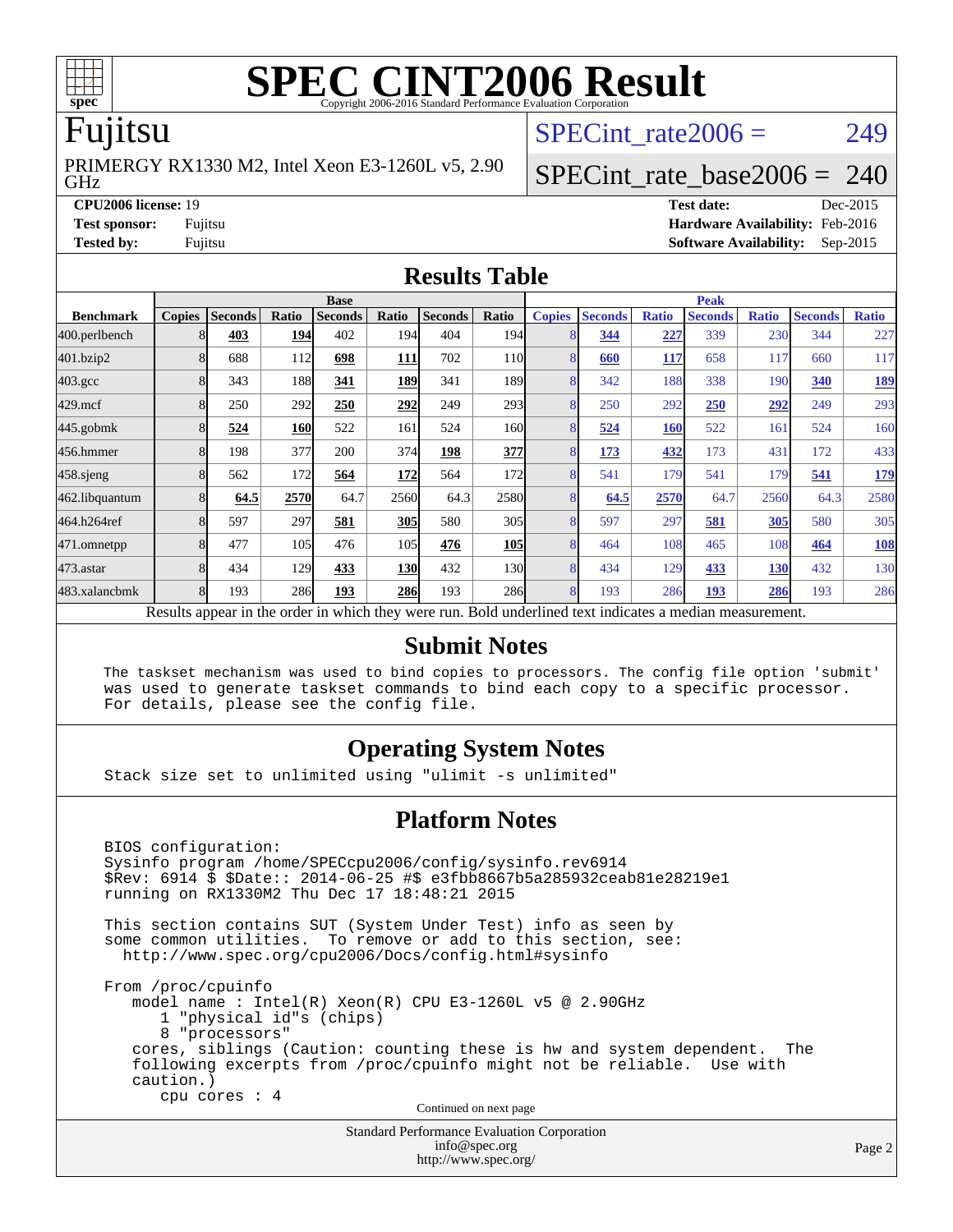

### **[SPEC CINT2006 Result](http://www.spec.org/auto/cpu2006/Docs/result-fields.html#SPECCINT2006Result)** Copyright 2006-2016 Standard Performance Evaluation Corporation

### Fujitsu

GHz PRIMERGY RX1330 M2, Intel Xeon E3-1260L v5, 2.90  $SPECint rate2006 = 249$ 

[SPECint\\_rate\\_base2006 =](http://www.spec.org/auto/cpu2006/Docs/result-fields.html#SPECintratebase2006) 240

**[CPU2006 license:](http://www.spec.org/auto/cpu2006/Docs/result-fields.html#CPU2006license)** 19 **[Test date:](http://www.spec.org/auto/cpu2006/Docs/result-fields.html#Testdate)** Dec-2015 **[Test sponsor:](http://www.spec.org/auto/cpu2006/Docs/result-fields.html#Testsponsor)** Fujitsu **[Hardware Availability:](http://www.spec.org/auto/cpu2006/Docs/result-fields.html#HardwareAvailability)** Feb-2016 **[Tested by:](http://www.spec.org/auto/cpu2006/Docs/result-fields.html#Testedby)** Fujitsu **[Software Availability:](http://www.spec.org/auto/cpu2006/Docs/result-fields.html#SoftwareAvailability)** Sep-2015

### **[Platform Notes \(Continued\)](http://www.spec.org/auto/cpu2006/Docs/result-fields.html#PlatformNotes)**

 siblings : 8 physical 0: cores 0 1 2 3 cache size : 8192 KB From /proc/meminfo<br>MemTotal: 65905164 kB HugePages\_Total: 0<br>Hugepagesize: 2048 kB Hugepagesize: /usr/bin/lsb\_release -d SUSE Linux Enterprise Server 12 From /etc/\*release\* /etc/\*version\* SuSE-release: SUSE Linux Enterprise Server 12 (x86\_64) VERSION = 12 PATCHLEVEL = 0 # This file is deprecated and will be removed in a future service pack or release. # Please check /etc/os-release for details about this release. os-release: NAME="SLES" VERSION="12" VERSION\_ID="12" PRETTY NAME="SUSE Linux Enterprise Server 12" ID="sles" ANSI\_COLOR="0;32" CPE\_NAME="cpe:/o:suse:sles:12" uname -a: Linux RX1330M2 3.12.48-52.27-default #1 SMP Mon Oct 5 10:08:10 UTC 2015 (314f0e3) x86\_64 x86\_64 x86\_64 GNU/Linux run-level 5 Dec 17 18:44 SPEC is set to: /home/SPECcpu2006 Filesystem Type Size Used Avail Use% Mounted on /dev/sda4 xfs 889G 9.4G 880G 2% /home Additional information from dmidecode: Warning: Use caution when you interpret this section. The 'dmidecode' program reads system data which is "intended to allow hardware to be accurately determined", but the intent may not be met, as there are frequent changes to hardware, firmware, and the "DMTF SMBIOS" standard. BIOS FUJITSU // American Megatrends Inc. V5.0.0.11 R1.4.0 for D3375-A1x 11/18/2015 Memory: 4x Samsung M391A2K43BB1-CPB 16 GB 2 rank 2133 MHz (End of data from sysinfo program)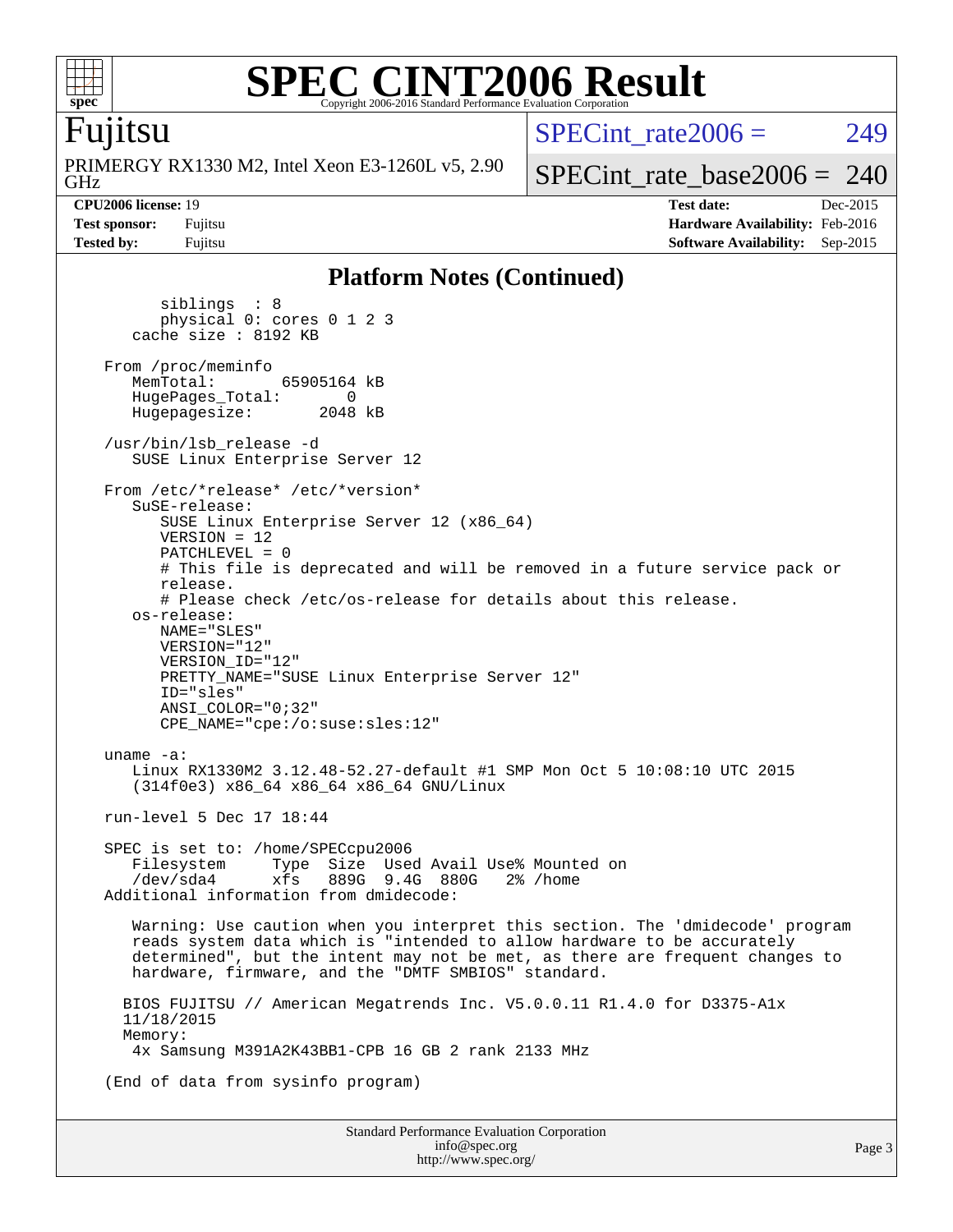

### **[SPEC CINT2006 Result](http://www.spec.org/auto/cpu2006/Docs/result-fields.html#SPECCINT2006Result)** Copyright 2006-2016 Standard Performance Evalu

### Fujitsu

GHz PRIMERGY RX1330 M2, Intel Xeon E3-1260L v5, 2.90 SPECint rate $2006 = 249$ 

**[Tested by:](http://www.spec.org/auto/cpu2006/Docs/result-fields.html#Testedby)** Fujitsu **[Software Availability:](http://www.spec.org/auto/cpu2006/Docs/result-fields.html#SoftwareAvailability)** Sep-2015

[SPECint\\_rate\\_base2006 =](http://www.spec.org/auto/cpu2006/Docs/result-fields.html#SPECintratebase2006) 240

**[CPU2006 license:](http://www.spec.org/auto/cpu2006/Docs/result-fields.html#CPU2006license)** 19 **[Test date:](http://www.spec.org/auto/cpu2006/Docs/result-fields.html#Testdate)** Dec-2015 **[Test sponsor:](http://www.spec.org/auto/cpu2006/Docs/result-fields.html#Testsponsor)** Fujitsu **[Hardware Availability:](http://www.spec.org/auto/cpu2006/Docs/result-fields.html#HardwareAvailability)** Feb-2016

### **[General Notes](http://www.spec.org/auto/cpu2006/Docs/result-fields.html#GeneralNotes)**

Environment variables set by runspec before the start of the run: LD\_LIBRARY\_PATH = "/home/SPECcpu2006/libs/32:/home/SPECcpu2006/libs/64:/home/SPECcpu2006/sh"

 Binaries compiled on a system with 1x Intel Core i5-4670K CPU + 32GB memory using RedHat EL 7.1 Transparent Huge Pages enabled with: echo always > /sys/kernel/mm/transparent\_hugepage/enabled

For information about Fujitsu please visit: <http://www.fujitsu.com>

### **[Base Compiler Invocation](http://www.spec.org/auto/cpu2006/Docs/result-fields.html#BaseCompilerInvocation)**

[C benchmarks](http://www.spec.org/auto/cpu2006/Docs/result-fields.html#Cbenchmarks):

[icc -m32 -L/opt/intel/compilers\\_and\\_libraries\\_2016/linux/compiler/lib/ia32\\_lin](http://www.spec.org/cpu2006/results/res2016q1/cpu2006-20160111-38675.flags.html#user_CCbase_intel_icc_e10256ba5924b668798078a321b0cb3f)

### [C++ benchmarks:](http://www.spec.org/auto/cpu2006/Docs/result-fields.html#CXXbenchmarks)

[icpc -m32 -L/opt/intel/compilers\\_and\\_libraries\\_2016/linux/compiler/lib/ia32\\_lin](http://www.spec.org/cpu2006/results/res2016q1/cpu2006-20160111-38675.flags.html#user_CXXbase_intel_icpc_b4f50a394bdb4597aa5879c16bc3f5c5)

### **[Base Portability Flags](http://www.spec.org/auto/cpu2006/Docs/result-fields.html#BasePortabilityFlags)**

 400.perlbench: [-D\\_FILE\\_OFFSET\\_BITS=64](http://www.spec.org/cpu2006/results/res2016q1/cpu2006-20160111-38675.flags.html#user_basePORTABILITY400_perlbench_file_offset_bits_64_438cf9856305ebd76870a2c6dc2689ab) [-DSPEC\\_CPU\\_LINUX\\_IA32](http://www.spec.org/cpu2006/results/res2016q1/cpu2006-20160111-38675.flags.html#b400.perlbench_baseCPORTABILITY_DSPEC_CPU_LINUX_IA32) 401.bzip2: [-D\\_FILE\\_OFFSET\\_BITS=64](http://www.spec.org/cpu2006/results/res2016q1/cpu2006-20160111-38675.flags.html#user_basePORTABILITY401_bzip2_file_offset_bits_64_438cf9856305ebd76870a2c6dc2689ab) 403.gcc: [-D\\_FILE\\_OFFSET\\_BITS=64](http://www.spec.org/cpu2006/results/res2016q1/cpu2006-20160111-38675.flags.html#user_basePORTABILITY403_gcc_file_offset_bits_64_438cf9856305ebd76870a2c6dc2689ab) 429.mcf: [-D\\_FILE\\_OFFSET\\_BITS=64](http://www.spec.org/cpu2006/results/res2016q1/cpu2006-20160111-38675.flags.html#user_basePORTABILITY429_mcf_file_offset_bits_64_438cf9856305ebd76870a2c6dc2689ab) 445.gobmk: [-D\\_FILE\\_OFFSET\\_BITS=64](http://www.spec.org/cpu2006/results/res2016q1/cpu2006-20160111-38675.flags.html#user_basePORTABILITY445_gobmk_file_offset_bits_64_438cf9856305ebd76870a2c6dc2689ab) 456.hmmer: [-D\\_FILE\\_OFFSET\\_BITS=64](http://www.spec.org/cpu2006/results/res2016q1/cpu2006-20160111-38675.flags.html#user_basePORTABILITY456_hmmer_file_offset_bits_64_438cf9856305ebd76870a2c6dc2689ab) 458.sjeng: [-D\\_FILE\\_OFFSET\\_BITS=64](http://www.spec.org/cpu2006/results/res2016q1/cpu2006-20160111-38675.flags.html#user_basePORTABILITY458_sjeng_file_offset_bits_64_438cf9856305ebd76870a2c6dc2689ab) 462.libquantum: [-D\\_FILE\\_OFFSET\\_BITS=64](http://www.spec.org/cpu2006/results/res2016q1/cpu2006-20160111-38675.flags.html#user_basePORTABILITY462_libquantum_file_offset_bits_64_438cf9856305ebd76870a2c6dc2689ab) [-DSPEC\\_CPU\\_LINUX](http://www.spec.org/cpu2006/results/res2016q1/cpu2006-20160111-38675.flags.html#b462.libquantum_baseCPORTABILITY_DSPEC_CPU_LINUX) 464.h264ref: [-D\\_FILE\\_OFFSET\\_BITS=64](http://www.spec.org/cpu2006/results/res2016q1/cpu2006-20160111-38675.flags.html#user_basePORTABILITY464_h264ref_file_offset_bits_64_438cf9856305ebd76870a2c6dc2689ab) 471.omnetpp: [-D\\_FILE\\_OFFSET\\_BITS=64](http://www.spec.org/cpu2006/results/res2016q1/cpu2006-20160111-38675.flags.html#user_basePORTABILITY471_omnetpp_file_offset_bits_64_438cf9856305ebd76870a2c6dc2689ab) 473.astar: [-D\\_FILE\\_OFFSET\\_BITS=64](http://www.spec.org/cpu2006/results/res2016q1/cpu2006-20160111-38675.flags.html#user_basePORTABILITY473_astar_file_offset_bits_64_438cf9856305ebd76870a2c6dc2689ab) 483.xalancbmk: [-D\\_FILE\\_OFFSET\\_BITS=64](http://www.spec.org/cpu2006/results/res2016q1/cpu2006-20160111-38675.flags.html#user_basePORTABILITY483_xalancbmk_file_offset_bits_64_438cf9856305ebd76870a2c6dc2689ab) [-DSPEC\\_CPU\\_LINUX](http://www.spec.org/cpu2006/results/res2016q1/cpu2006-20160111-38675.flags.html#b483.xalancbmk_baseCXXPORTABILITY_DSPEC_CPU_LINUX)

### **[Base Optimization Flags](http://www.spec.org/auto/cpu2006/Docs/result-fields.html#BaseOptimizationFlags)**

### [C benchmarks](http://www.spec.org/auto/cpu2006/Docs/result-fields.html#Cbenchmarks):

[-xCORE-AVX2](http://www.spec.org/cpu2006/results/res2016q1/cpu2006-20160111-38675.flags.html#user_CCbase_f-xAVX2_5f5fc0cbe2c9f62c816d3e45806c70d7) [-ipo](http://www.spec.org/cpu2006/results/res2016q1/cpu2006-20160111-38675.flags.html#user_CCbase_f-ipo) [-O3](http://www.spec.org/cpu2006/results/res2016q1/cpu2006-20160111-38675.flags.html#user_CCbase_f-O3) [-no-prec-div](http://www.spec.org/cpu2006/results/res2016q1/cpu2006-20160111-38675.flags.html#user_CCbase_f-no-prec-div) [-opt-prefetch](http://www.spec.org/cpu2006/results/res2016q1/cpu2006-20160111-38675.flags.html#user_CCbase_f-opt-prefetch) [-opt-mem-layout-trans=3](http://www.spec.org/cpu2006/results/res2016q1/cpu2006-20160111-38675.flags.html#user_CCbase_f-opt-mem-layout-trans_a7b82ad4bd7abf52556d4961a2ae94d5)

[C++ benchmarks:](http://www.spec.org/auto/cpu2006/Docs/result-fields.html#CXXbenchmarks)

[-xCORE-AVX2](http://www.spec.org/cpu2006/results/res2016q1/cpu2006-20160111-38675.flags.html#user_CXXbase_f-xAVX2_5f5fc0cbe2c9f62c816d3e45806c70d7) [-ipo](http://www.spec.org/cpu2006/results/res2016q1/cpu2006-20160111-38675.flags.html#user_CXXbase_f-ipo) [-O3](http://www.spec.org/cpu2006/results/res2016q1/cpu2006-20160111-38675.flags.html#user_CXXbase_f-O3) [-no-prec-div](http://www.spec.org/cpu2006/results/res2016q1/cpu2006-20160111-38675.flags.html#user_CXXbase_f-no-prec-div) [-opt-prefetch](http://www.spec.org/cpu2006/results/res2016q1/cpu2006-20160111-38675.flags.html#user_CXXbase_f-opt-prefetch) [-opt-mem-layout-trans=3](http://www.spec.org/cpu2006/results/res2016q1/cpu2006-20160111-38675.flags.html#user_CXXbase_f-opt-mem-layout-trans_a7b82ad4bd7abf52556d4961a2ae94d5) [-Wl,-z,muldefs](http://www.spec.org/cpu2006/results/res2016q1/cpu2006-20160111-38675.flags.html#user_CXXbase_link_force_multiple1_74079c344b956b9658436fd1b6dd3a8a) [-L/sh -lsmartheap](http://www.spec.org/cpu2006/results/res2016q1/cpu2006-20160111-38675.flags.html#user_CXXbase_SmartHeap_32f6c82aa1ed9c52345d30cf6e4a0499)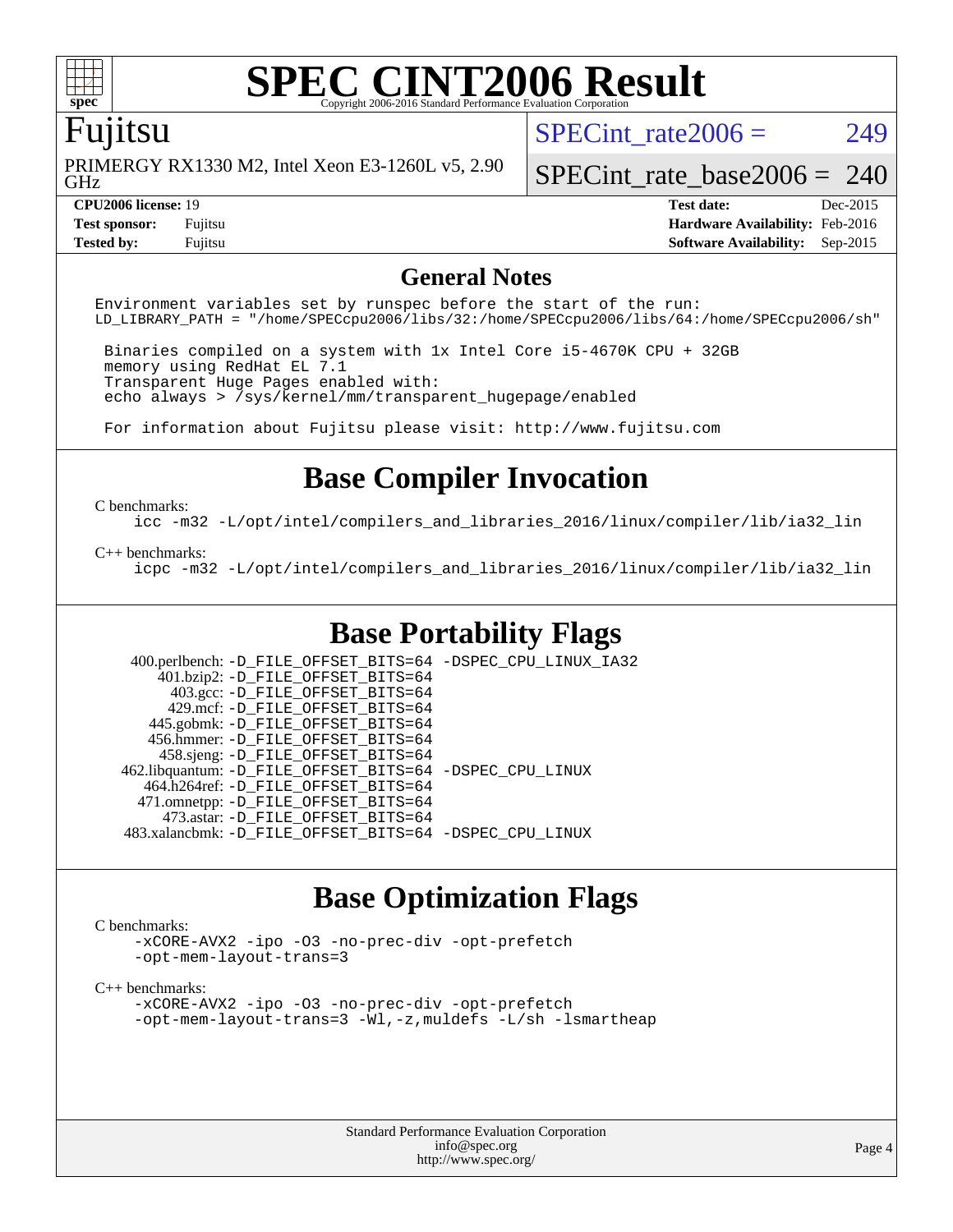

### **[SPEC CINT2006 Result](http://www.spec.org/auto/cpu2006/Docs/result-fields.html#SPECCINT2006Result)** Copyright 2006-2016 Standard Performance Evaluation

### Fujitsu

GHz PRIMERGY RX1330 M2, Intel Xeon E3-1260L v5, 2.90 SPECint rate $2006 = 249$ 

### [SPECint\\_rate\\_base2006 =](http://www.spec.org/auto/cpu2006/Docs/result-fields.html#SPECintratebase2006) 240

**[CPU2006 license:](http://www.spec.org/auto/cpu2006/Docs/result-fields.html#CPU2006license)** 19 **[Test date:](http://www.spec.org/auto/cpu2006/Docs/result-fields.html#Testdate)** Dec-2015 **[Test sponsor:](http://www.spec.org/auto/cpu2006/Docs/result-fields.html#Testsponsor)** Fujitsu **[Hardware Availability:](http://www.spec.org/auto/cpu2006/Docs/result-fields.html#HardwareAvailability)** Feb-2016 **[Tested by:](http://www.spec.org/auto/cpu2006/Docs/result-fields.html#Testedby)** Fujitsu **[Software Availability:](http://www.spec.org/auto/cpu2006/Docs/result-fields.html#SoftwareAvailability)** Sep-2015

### **[Base Other Flags](http://www.spec.org/auto/cpu2006/Docs/result-fields.html#BaseOtherFlags)**

[C benchmarks](http://www.spec.org/auto/cpu2006/Docs/result-fields.html#Cbenchmarks):

403.gcc: [-Dalloca=\\_alloca](http://www.spec.org/cpu2006/results/res2016q1/cpu2006-20160111-38675.flags.html#b403.gcc_baseEXTRA_CFLAGS_Dalloca_be3056838c12de2578596ca5467af7f3)

**[Peak Compiler Invocation](http://www.spec.org/auto/cpu2006/Docs/result-fields.html#PeakCompilerInvocation)**

[C benchmarks \(except as noted below\)](http://www.spec.org/auto/cpu2006/Docs/result-fields.html#Cbenchmarksexceptasnotedbelow):

[icc -m32 -L/opt/intel/compilers\\_and\\_libraries\\_2016/linux/compiler/lib/ia32\\_lin](http://www.spec.org/cpu2006/results/res2016q1/cpu2006-20160111-38675.flags.html#user_CCpeak_intel_icc_e10256ba5924b668798078a321b0cb3f)

400.perlbench: [icc -m64](http://www.spec.org/cpu2006/results/res2016q1/cpu2006-20160111-38675.flags.html#user_peakCCLD400_perlbench_intel_icc_64bit_bda6cc9af1fdbb0edc3795bac97ada53)

401.bzip2: [icc -m64](http://www.spec.org/cpu2006/results/res2016q1/cpu2006-20160111-38675.flags.html#user_peakCCLD401_bzip2_intel_icc_64bit_bda6cc9af1fdbb0edc3795bac97ada53)

456.hmmer: [icc -m64](http://www.spec.org/cpu2006/results/res2016q1/cpu2006-20160111-38675.flags.html#user_peakCCLD456_hmmer_intel_icc_64bit_bda6cc9af1fdbb0edc3795bac97ada53)

458.sjeng: [icc -m64](http://www.spec.org/cpu2006/results/res2016q1/cpu2006-20160111-38675.flags.html#user_peakCCLD458_sjeng_intel_icc_64bit_bda6cc9af1fdbb0edc3795bac97ada53)

[C++ benchmarks:](http://www.spec.org/auto/cpu2006/Docs/result-fields.html#CXXbenchmarks)

[icpc -m32 -L/opt/intel/compilers\\_and\\_libraries\\_2016/linux/compiler/lib/ia32\\_lin](http://www.spec.org/cpu2006/results/res2016q1/cpu2006-20160111-38675.flags.html#user_CXXpeak_intel_icpc_b4f50a394bdb4597aa5879c16bc3f5c5)

### **[Peak Portability Flags](http://www.spec.org/auto/cpu2006/Docs/result-fields.html#PeakPortabilityFlags)**

 400.perlbench: [-D\\_FILE\\_OFFSET\\_BITS=64](http://www.spec.org/cpu2006/results/res2016q1/cpu2006-20160111-38675.flags.html#user_peakPORTABILITY400_perlbench_file_offset_bits_64_438cf9856305ebd76870a2c6dc2689ab) [-DSPEC\\_CPU\\_LP64](http://www.spec.org/cpu2006/results/res2016q1/cpu2006-20160111-38675.flags.html#b400.perlbench_peakCPORTABILITY_DSPEC_CPU_LP64) [-DSPEC\\_CPU\\_LINUX\\_X64](http://www.spec.org/cpu2006/results/res2016q1/cpu2006-20160111-38675.flags.html#b400.perlbench_peakCPORTABILITY_DSPEC_CPU_LINUX_X64) 401.bzip2: [-D\\_FILE\\_OFFSET\\_BITS=64](http://www.spec.org/cpu2006/results/res2016q1/cpu2006-20160111-38675.flags.html#user_peakPORTABILITY401_bzip2_file_offset_bits_64_438cf9856305ebd76870a2c6dc2689ab) [-DSPEC\\_CPU\\_LP64](http://www.spec.org/cpu2006/results/res2016q1/cpu2006-20160111-38675.flags.html#suite_peakCPORTABILITY401_bzip2_DSPEC_CPU_LP64) 403.gcc: [-D\\_FILE\\_OFFSET\\_BITS=64](http://www.spec.org/cpu2006/results/res2016q1/cpu2006-20160111-38675.flags.html#user_peakPORTABILITY403_gcc_file_offset_bits_64_438cf9856305ebd76870a2c6dc2689ab) 429.mcf: [-D\\_FILE\\_OFFSET\\_BITS=64](http://www.spec.org/cpu2006/results/res2016q1/cpu2006-20160111-38675.flags.html#user_peakPORTABILITY429_mcf_file_offset_bits_64_438cf9856305ebd76870a2c6dc2689ab) 445.gobmk: [-D\\_FILE\\_OFFSET\\_BITS=64](http://www.spec.org/cpu2006/results/res2016q1/cpu2006-20160111-38675.flags.html#user_peakPORTABILITY445_gobmk_file_offset_bits_64_438cf9856305ebd76870a2c6dc2689ab) 456.hmmer: [-D\\_FILE\\_OFFSET\\_BITS=64](http://www.spec.org/cpu2006/results/res2016q1/cpu2006-20160111-38675.flags.html#user_peakPORTABILITY456_hmmer_file_offset_bits_64_438cf9856305ebd76870a2c6dc2689ab) [-DSPEC\\_CPU\\_LP64](http://www.spec.org/cpu2006/results/res2016q1/cpu2006-20160111-38675.flags.html#suite_peakCPORTABILITY456_hmmer_DSPEC_CPU_LP64) 458.sjeng: [-D\\_FILE\\_OFFSET\\_BITS=64](http://www.spec.org/cpu2006/results/res2016q1/cpu2006-20160111-38675.flags.html#user_peakPORTABILITY458_sjeng_file_offset_bits_64_438cf9856305ebd76870a2c6dc2689ab) [-DSPEC\\_CPU\\_LP64](http://www.spec.org/cpu2006/results/res2016q1/cpu2006-20160111-38675.flags.html#suite_peakCPORTABILITY458_sjeng_DSPEC_CPU_LP64) 462.libquantum: [-D\\_FILE\\_OFFSET\\_BITS=64](http://www.spec.org/cpu2006/results/res2016q1/cpu2006-20160111-38675.flags.html#user_peakPORTABILITY462_libquantum_file_offset_bits_64_438cf9856305ebd76870a2c6dc2689ab) [-DSPEC\\_CPU\\_LINUX](http://www.spec.org/cpu2006/results/res2016q1/cpu2006-20160111-38675.flags.html#b462.libquantum_peakCPORTABILITY_DSPEC_CPU_LINUX) 464.h264ref: [-D\\_FILE\\_OFFSET\\_BITS=64](http://www.spec.org/cpu2006/results/res2016q1/cpu2006-20160111-38675.flags.html#user_peakPORTABILITY464_h264ref_file_offset_bits_64_438cf9856305ebd76870a2c6dc2689ab) 471.omnetpp: [-D\\_FILE\\_OFFSET\\_BITS=64](http://www.spec.org/cpu2006/results/res2016q1/cpu2006-20160111-38675.flags.html#user_peakPORTABILITY471_omnetpp_file_offset_bits_64_438cf9856305ebd76870a2c6dc2689ab) 473.astar: [-D\\_FILE\\_OFFSET\\_BITS=64](http://www.spec.org/cpu2006/results/res2016q1/cpu2006-20160111-38675.flags.html#user_peakPORTABILITY473_astar_file_offset_bits_64_438cf9856305ebd76870a2c6dc2689ab) 483.xalancbmk: [-D\\_FILE\\_OFFSET\\_BITS=64](http://www.spec.org/cpu2006/results/res2016q1/cpu2006-20160111-38675.flags.html#user_peakPORTABILITY483_xalancbmk_file_offset_bits_64_438cf9856305ebd76870a2c6dc2689ab) [-DSPEC\\_CPU\\_LINUX](http://www.spec.org/cpu2006/results/res2016q1/cpu2006-20160111-38675.flags.html#b483.xalancbmk_peakCXXPORTABILITY_DSPEC_CPU_LINUX)

## **[Peak Optimization Flags](http://www.spec.org/auto/cpu2006/Docs/result-fields.html#PeakOptimizationFlags)**

[C benchmarks](http://www.spec.org/auto/cpu2006/Docs/result-fields.html#Cbenchmarks):

 400.perlbench: [-xCORE-AVX2](http://www.spec.org/cpu2006/results/res2016q1/cpu2006-20160111-38675.flags.html#user_peakPASS2_CFLAGSPASS2_LDCFLAGS400_perlbench_f-xAVX2_5f5fc0cbe2c9f62c816d3e45806c70d7)(pass 2) [-prof-gen:threadsafe](http://www.spec.org/cpu2006/results/res2016q1/cpu2006-20160111-38675.flags.html#user_peakPASS1_CFLAGSPASS1_LDCFLAGS400_perlbench_prof_gen_21a26eb79f378b550acd7bec9fe4467a)(pass 1) [-ipo](http://www.spec.org/cpu2006/results/res2016q1/cpu2006-20160111-38675.flags.html#user_peakPASS2_CFLAGSPASS2_LDCFLAGS400_perlbench_f-ipo)(pass 2) [-O3](http://www.spec.org/cpu2006/results/res2016q1/cpu2006-20160111-38675.flags.html#user_peakPASS2_CFLAGSPASS2_LDCFLAGS400_perlbench_f-O3)(pass 2) [-no-prec-div](http://www.spec.org/cpu2006/results/res2016q1/cpu2006-20160111-38675.flags.html#user_peakPASS2_CFLAGSPASS2_LDCFLAGS400_perlbench_f-no-prec-div)(pass 2) [-par-num-threads=1](http://www.spec.org/cpu2006/results/res2016q1/cpu2006-20160111-38675.flags.html#user_peakPASS1_CFLAGSPASS1_LDCFLAGS400_perlbench_par_num_threads_786a6ff141b4e9e90432e998842df6c2)(pass 1) [-prof-use](http://www.spec.org/cpu2006/results/res2016q1/cpu2006-20160111-38675.flags.html#user_peakPASS2_CFLAGSPASS2_LDCFLAGS400_perlbench_prof_use_bccf7792157ff70d64e32fe3e1250b55)(pass 2) [-auto-ilp32](http://www.spec.org/cpu2006/results/res2016q1/cpu2006-20160111-38675.flags.html#user_peakCOPTIMIZE400_perlbench_f-auto-ilp32)

Continued on next page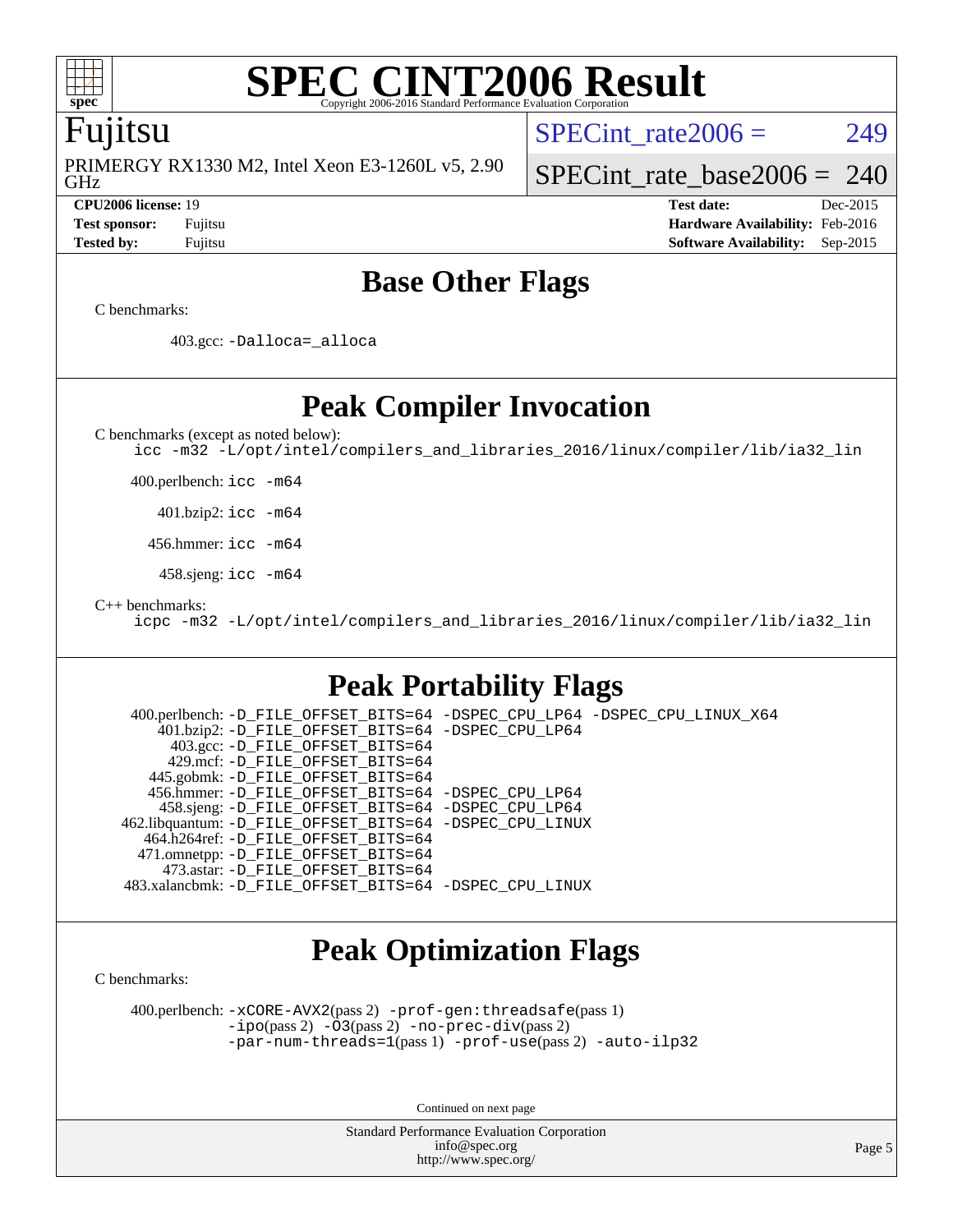

### **[SPEC CINT2006 Result](http://www.spec.org/auto/cpu2006/Docs/result-fields.html#SPECCINT2006Result)** Copyright 2006-2016 Standard Performance Evaluation C

SPECint rate $2006 = 249$ 

Fujitsu

GHz PRIMERGY RX1330 M2, Intel Xeon E3-1260L v5, 2.90 [SPECint\\_rate\\_base2006 =](http://www.spec.org/auto/cpu2006/Docs/result-fields.html#SPECintratebase2006) 240

**[CPU2006 license:](http://www.spec.org/auto/cpu2006/Docs/result-fields.html#CPU2006license)** 19 **[Test date:](http://www.spec.org/auto/cpu2006/Docs/result-fields.html#Testdate)** Dec-2015 **[Test sponsor:](http://www.spec.org/auto/cpu2006/Docs/result-fields.html#Testsponsor)** Fujitsu **[Hardware Availability:](http://www.spec.org/auto/cpu2006/Docs/result-fields.html#HardwareAvailability)** Feb-2016 **[Tested by:](http://www.spec.org/auto/cpu2006/Docs/result-fields.html#Testedby)** Fujitsu **[Software Availability:](http://www.spec.org/auto/cpu2006/Docs/result-fields.html#SoftwareAvailability)** Sep-2015

## **[Peak Optimization Flags \(Continued\)](http://www.spec.org/auto/cpu2006/Docs/result-fields.html#PeakOptimizationFlags)**

```
 401.bzip2: -xCORE-AVX2(pass 2) -prof-gen:threadsafe(pass 1)
                -no-prec-div(pass 2)-par-num-threads=1(pass 1) -prof-use(pass 2) -opt-prefetch
                -auto-ilp32 -ansi-alias
          403.gcc: -xCORE-AVX2 -ipo -O3 -no-prec-div
        429.mcf: basepeak = yes
       445.gobmk: basepeak = yes
       456.hmmer: -xCORE-AVX2 -ipo -O3 -no-prec-div -unroll2 -auto-ilp32
        458.sjeng: -xCORE-AVX2(pass 2) -prof-gen:threadsafe(pass 1)
                -ipo(pass 2) -O3(pass 2) -no-prec-div(pass 2)
                -par-num-threads=1(pass 1) -prof-use(pass 2) -unroll4
                -auto-ilp32
   462.libquantum: basepeak = yes
     464.h264ref: basepeak = yes
C++ benchmarks: 
      471.omnetpp: -xCORE-AVX2(pass 2) -prof-gen:threadsafe(pass 1)
                -i\text{po}(pass 2) -\tilde{O}3(pass 2) -no-prec-div(pass 2)-par-num-threads=1(pass 1) -prof-use(pass 2) -ansi-alias
                -opt-ra-region-strategy=block -Wl,-z,muldefs
                -L/sh -lsmartheap
        473.astar: basepeak = yes
   483.xalanchmk: basepeak = yes
```
### **[Peak Other Flags](http://www.spec.org/auto/cpu2006/Docs/result-fields.html#PeakOtherFlags)**

[C benchmarks](http://www.spec.org/auto/cpu2006/Docs/result-fields.html#Cbenchmarks):

403.gcc: [-Dalloca=\\_alloca](http://www.spec.org/cpu2006/results/res2016q1/cpu2006-20160111-38675.flags.html#b403.gcc_peakEXTRA_CFLAGS_Dalloca_be3056838c12de2578596ca5467af7f3)

The flags files that were used to format this result can be browsed at

<http://www.spec.org/cpu2006/flags/Intel-ic16.0-official-linux64.html> <http://www.spec.org/cpu2006/flags/Fujitsu-Platform-Settings-V1.2-HSW-RevA.html>

You can also download the XML flags sources by saving the following links:

<http://www.spec.org/cpu2006/flags/Intel-ic16.0-official-linux64.xml> <http://www.spec.org/cpu2006/flags/Fujitsu-Platform-Settings-V1.2-HSW-RevA.xml>